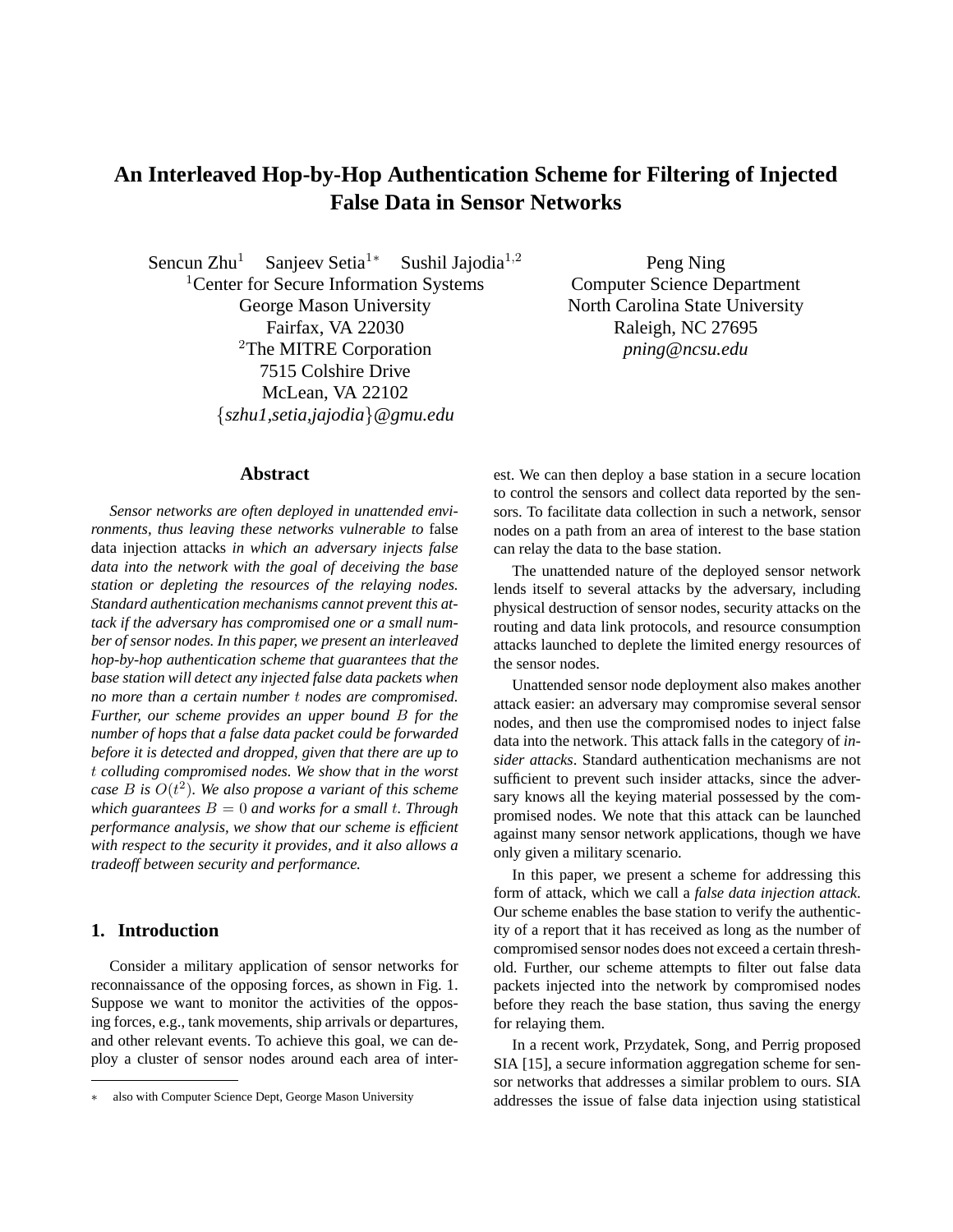

**Figure 1. An example sensor network. Suppose we want to monitor three areas of interest, the road,** the river, and the munition plant, by deploying a cluster of sensor nodes (filled circles) in each area. **The base station sends commands or queries to the sensor nodes, and receives reports from them. All the communications are relayed by some forwarding nodes (blank circles).**

techniques and interactive proofs, ensuring that the aggregated result reported by the aggregation node (the base station) is a good *approximation* to the true value, even if a small number of sensor nodes and the aggregation node may have been compromised. In contrast, the focus of our work is on *detecting and filtering out* false data packets, either at or en-route to the base station. Our scheme is particularly useful for large-scale sensor networks where a sensor report needs to be relayed over several hops before it reaches the base station, and for applications where the information contained in the sensor reports is not amenable to the statistical techniques used by SIA (e.g., non-numeric data). We note that our scheme and SIA address complementary problems, and the techniques of both schemes can be combined to make the network more robust to false data injection attacks.

To defend against false data injection attacks, we present an authentication scheme in which at least  $t + 1$  sensor nodes have to agree upon a report before it is sent to the base station. Further, all the nodes that are involved in relaying the report to the base station authenticate the report in *an interleaved, hop-by-hop* fashion. Here t is a security threshold based on the security requirements of the application under consideration and the network node density. Our scheme guarantees that if no more than  $t$  nodes are compromised, the base station will detect any false data packets injected by the compromised sensors. In addition, for a given  $t$ , our scheme provides an upper bound  $B$  for the number of hops that a false data packet can be forwarded before it is detected and dropped. If every noncompromised node on the path between a cluster head and the base station knows the ids of the nodes that are  $t + 1$  hops away from it on the path, then  $B = t$ ; otherwise, without this knowledge,  $B = (t - 1)(t - 2)$ . We also propose a variant of this scheme which guarantees  $B = 0$  but works for a small t. Through performance analysis, we show that our scheme is efficient with respect to the security it provides.

The remainder of this paper is organized as follows. Section 2 introduces our scheme in detail. In Section 3 and Section 4 we study the security and the performance of our scheme. Section 5 shows a variant of this scheme. We introduce the related work in Section 6, and conclude our work in Section 7.

# **2. An Interleaved Hop-by-hop Authentication Scheme**

## **2.1. Assumptions**

We describe the assumptions regarding sensor networks before we present our scheme in detail.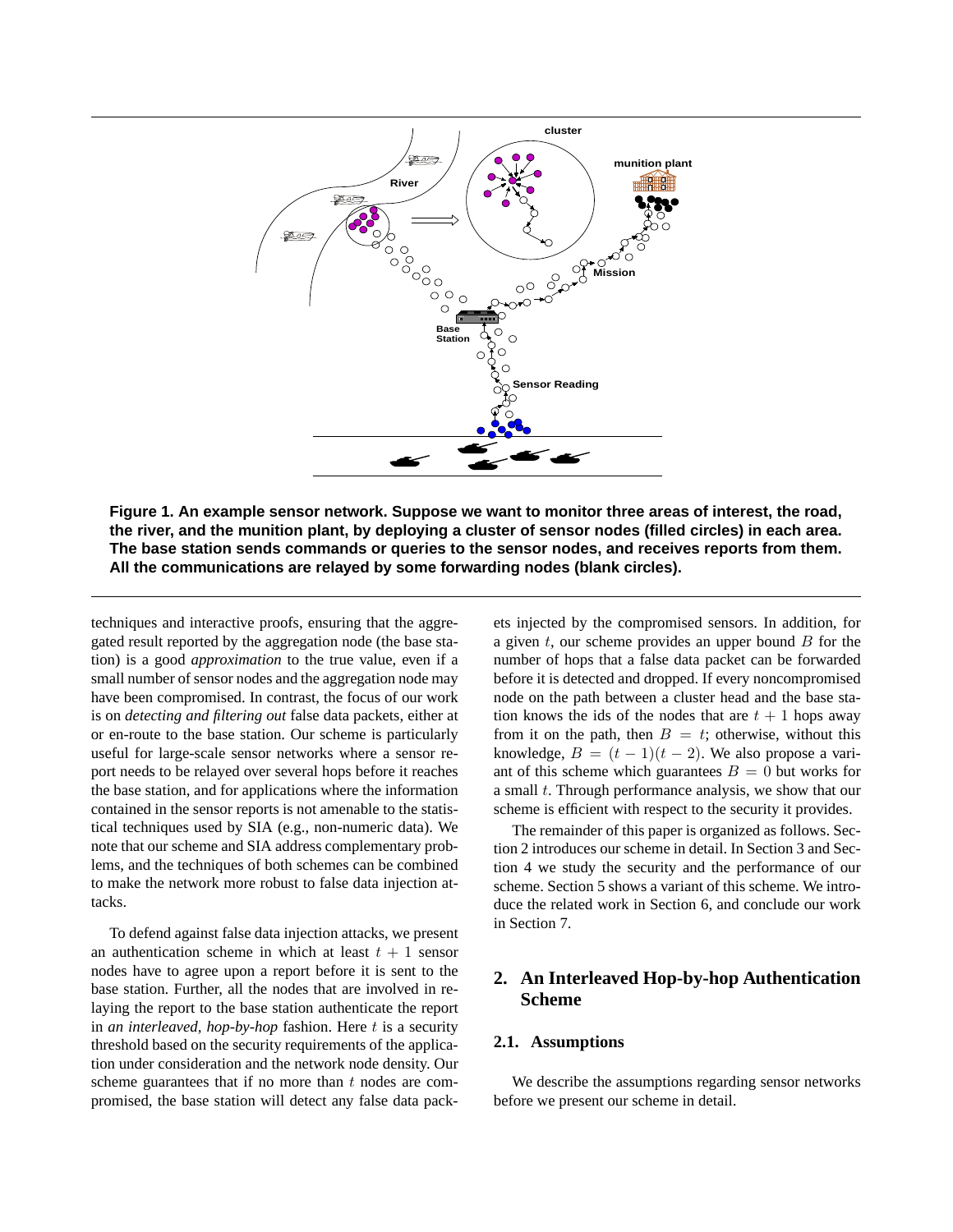*Network and Node Assumptions* Sensor nodes can be deployed via aerial scattering or by physical installation. We assume that in an area of interest, sensor nodes are organized into clusters. Each cluster includes at least  $t + 1$ nodes, where  $t$  is a design parameter. In a cluster, one node is elected to be the cluster head, and each cluster has a unique cluster id. The issues of electing a node as the cluster head and how to generate a unique cluster id are out of the scope of this paper. A cluster head collects sensor readings or votes from  $t + 1$  cluster nodes (including itself), and then reports the result to the base station. Note that the role of cluster head may rotate among the cluster nodes, according to an appropriate criteria such as remaining energy.

We assume network links are bidirectional; that is, if node u can hear node v, node v can also hear node u. Sensor nodes are similar to the current generation of sensor nodes (e.g. the Berkeley MICA motes [9]) in their computational and communication capabilities and power resources. We assume that every node has space to store several hundred bytes of keying materials.

*Security Assumptions* We assume that every node shares a master secret key with the base station. We also assume that each node knows (at least a subset of) its one-hop neighbors, and has established a pairwise key with each of them. We argue that this is a reasonable assumption. For example, we can use the pairwise key establishment scheme in LEAP [19] to achieve this goal. Under this assumption, the impact of a node compromise is *localized* in the immediate neighborhood of the compromised node. We further assume that a node can establish a pairwise key with another node that is multiple hops away, if needed. For example, if the network size is small (for example, fewer than 200 nodes), we can employ either the Blom scheme [2] or the Blundo scheme [3] directly. For a larger network, we may use the extensions [5, 14] to these schemes to tolerate a possibly larger number of node compromises. In all these schemes, two nodes only need to know each other's id to establish a pairwise key, and the computational overhead isshown to be affordable for current generation sensor nodes [5, 14]. For simplicity, we refer to these schemes as *id-based* schemes. Since we mention the Blundo scheme frequently as an example of an id-based scheme during the description of our scheme, we provide a brief introduction to this scheme in Appendix A.

We further assume that the base station has a mechanism to authenticate broadcast messages (e.g., based on  $\mu$ TESLA [16]), and every node can verify the broadcast messages. Because the role of cluster head may rotate among cluster nodes, we assume that all nodes are equally trusted. We assume that if a node is compromised, all the information it holds will also be compromised. However, we assume that the base station will not be compromised.

#### **2.2. Threat Model and Design Goal**

Since wireless communication is broadcast-based, we assume that an adversary can eavesdrop on all traffic, inject packets, and replay older packets. We assume that an adversary can take full control of compromised nodes. Thus, an adversary may command compromised nodes to drop or alter messages going through them, aiming at preventing the base station from receiving authentic sensor readings.

In this paper, we focus on *false data injection attacks*, in which an attacker's goal is to cause false alarms or to deplete the already-constrained resources of forwarding nodes by injecting false data. We assume that the compromised nodes can collude in their attacks. Our goal is to design an authentication scheme that can defend against false data injection attacks launched by up to  $t$  compromised nodes, where  $t$  is a system parameter. This scheme should have the following properties when there are no more than  $t$  compromised nodes. First, the base station should be able to detect any false data packet injected by a compromised node. Second, the number of hops before an injected data packet is detected and discarded should be as small as possible. Third, the scheme should be efficient in computation and communication with respect to the security it provides. Finally, the scheme should be robust to node failures.

#### **2.3. Notation and Definition**

*Notation* The following notations appear in the rest of this discussion.

- $\bullet$  u, v (in lower case) are principals such as communicating nodes.
- $K_u$  is the key of node u shared with the base station.
- $K_{uv}$  is the pairwise key shared between nodes u and  $\upsilon$ .
- $G$  is a family of pseudo-random functions [7].
- $K_u^a$  is node u's authentication key, derived as  $K_u^a$  =  $G_{K_u}(0)$ .
- $MAC(k, s)$  is the message authentication code  $(MAC)$  of message s generated with a symmetric key  $k$ .

We denote the base station as  $BS$  and the head of a cluster of sensor nodes as  $CH$ . Let n be the number of hops between BS and CH, and  $u_i$  ( $1 \le i \le n$ ) be an intermediate node on the path from  $CH$  to  $BS$ , where i increases from CH to BS. Let  $v_i$  ( $1 \le i \le t$ ) denote one of the t cluster nodes other than CH in a cluster.

**Definition 1** *For two nodes*  $u_i$  *and*  $u_j$  *on the path from*  $CH$ *to* BS, if  $|i - j| = t + 1$ , we say  $u_i$  and  $u_j$  are associated,  $i$  *and*  $u_i$  is an associated node of  $u_j$ . More specifically, if  $i -$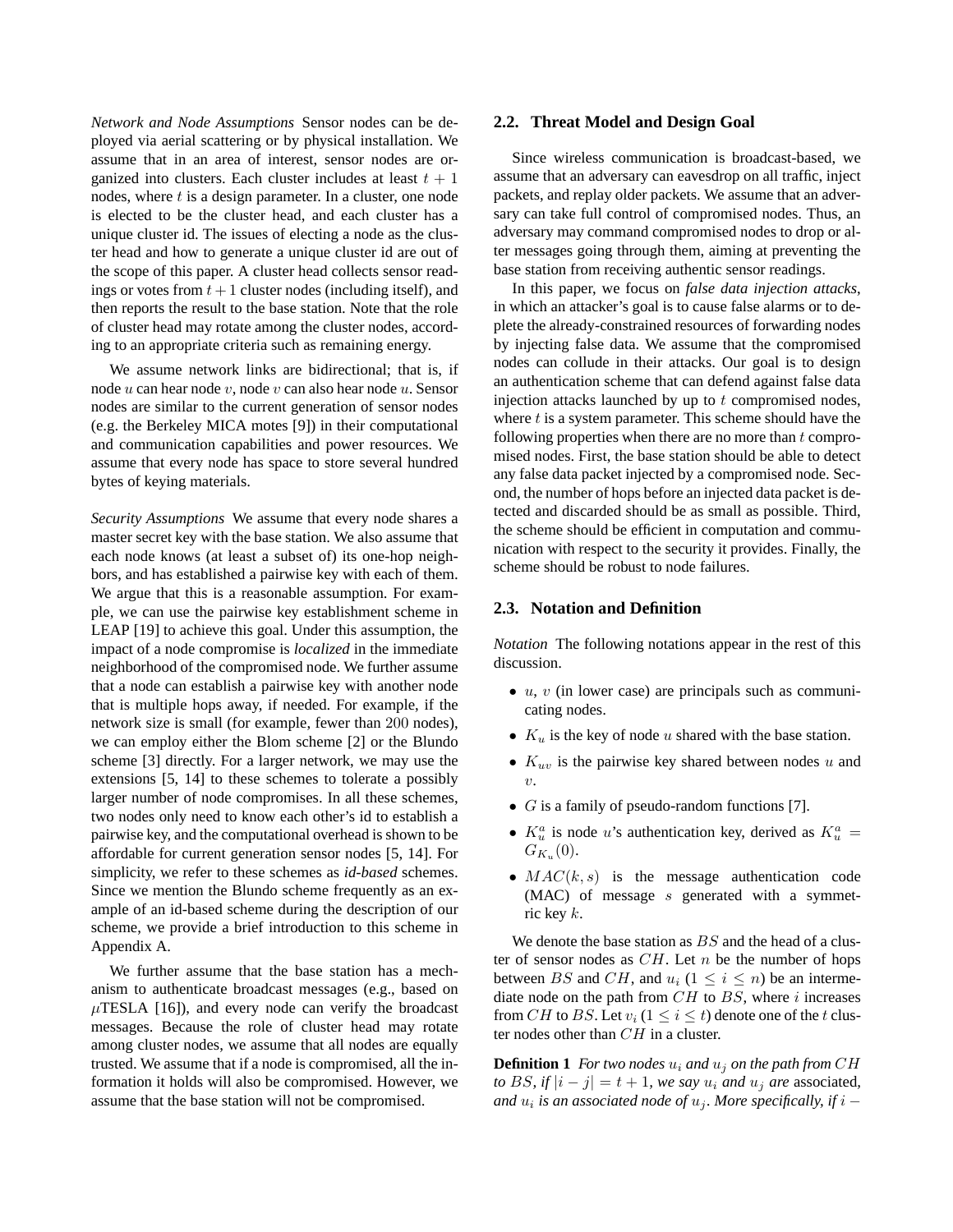$j = t + 1$ ,  $u_i$  *is the* upper associated node *of node*  $u_j$ *, and*  $u_j$  *is the* lower associated node *of node*  $u_i$ .

From this definition, we know that a node that is less than  $t+1$  hops away from BS does not have an upper associated node. Also note that an intermediate node may have multiple lower associated nodes if it has multiple child nodes leading to multiple clusters. We further extend this definition by including the following two special cases.

- A node  $u_i$  ( $1 \le i \le t$ ) that is less than  $t+1$  hops away from CH has one of the cluster nodes  $v_i$   $(1 \le i \le t)$ as a lower associated node.
- The cluster head CH is associated with  $u_{t+1}$ .

Fig. 2 shows a node cluster and a path from the cluster head to the base station, where  $t = 3$ . Node  $u_3$  has an upper associated node  $u_7$  and a lower association node  $v_3$ . Node  $u_5$  has a lower associated node  $u_1$  but no upper associated node.

# **2.4. Scheme Overview**

Our scheme involves the following five phases:

- 1. In the *node initialization and deployment* phase, the key server loads every node with a unique id, as well as necessary keying materials that allow the node to establish pairwise keys with other nodes. After deployment, a node first establishes a one-hop pairwise key with each of its neighbors.
- 2. In the *association discovery* phase, a node discovers the ids of its associated nodes. This process may be initiated by the base station periodically, or by a node that detects the failure of a neighbor node.
- 3. In the *report endorsement* phase,  $t + 1$  nodes generate a report collaboratively when they detect the occurrence of an event of interest. More specifically, every participating node computes two MACs over the event, one using its key shared with the BS, and the other using its pairwise key shared with its upper associated node. Then it sends the MACs to its cluster head. The cluster head collects MACs from all the participating nodes, wraps them into a report, and then forwards the report towards BS.
- 4. In the *en-route filtering* phase, every forwarding node verifies the MAC computed by its lower association node, and then removes that MAC from the received report. If the verification succeeds, it then computes and attaches a new MAC based on its pairwise key shared with its upper associated node. Finally, it forwards the report to the next node towards the BS.
- 5. In the *base station verification* phase, the BS verifies the report after receiving it. If the BS detects that  $t + 1$

nodes have endorsed the report correctly, it accepts the report; otherwise, it simply discards the report.

#### **2.5. The Basic Scheme**

In this section, we illustrate the basic idea in our scheme. We will discuss it in more detail in Sections 2.6 and 2.7.

**2.5.1. Node Initialization and Deployment** The key server loads every node with a unique integer id, ranging from 0 to the maximal number of nodes in the network. Therefore, for example, a node id is of size two bytes if the number of nodes in the network is between 256 and 65536. The key server also loads every node  $u$  with necessary keying materials. Specifically, it pre-loads node u with an individual key  $K_u$  shared with the base station. From  $K_u$ , node u derives its authentication key  $K_u^a$ . If the one-hop pairwise key establishment scheme in LEAP  $[19]$  is employed, node u is loaded with an initial network key. If the Blundo scheme [3] is used for establishing multi-hop pairwise keys, the key server randomly generates a symmetric bivariate polynomial of degree k, and loads node u with the  $k + 1$  coefficients of polynomial  $f(u, y)$ . After node u is deployed, it discovers all its one-hop neighbors and then establishes a pairwise key with each of its neighbors.

**2.5.2. Association Discovery** The *association discovery* phase is necessary for a node to discover the ids of its association nodes. We first describe a two-way association discovery scheme for the initial path setup, which consists of two steps – *base station hello* and *cluster acknowledgment*. We then describe an incremental association discovery scheme in Section 2.6, which is executed if the upper and/or lower associated nodes of a node change because of changes in the path from a cluster to the base station. We also discuss some variants of the scheme in Section 2.7.

*Base Station Hello* This step enables a node to discover its upper association node. The base station initiates this process by broadcasting a HELLO message, which is recursively forwarded to all nodes so that every node discovers the ids of the  $t + 1$  closest nodes that are on its path to the base station. On receiving a HELLO message from the base station, a node attaches its own id to the HELLO message before re-broadcasting it. Our scheme restricts the maximum number of node ids that are included in a message to  $t + 1$ . To achieve this, each node replaces the id of the node that is  $t + 1$  hops closer to the base station with its own id. Thus, the communication overhead introduced by a HELLO message is bounded by  $t + 1$  ids, despite the number of hops the HELLO message travels. On receiving the HELLO message, a cluster head assigns each of the  $t + 1$ ids in the message to one of its cluster nodes (including it-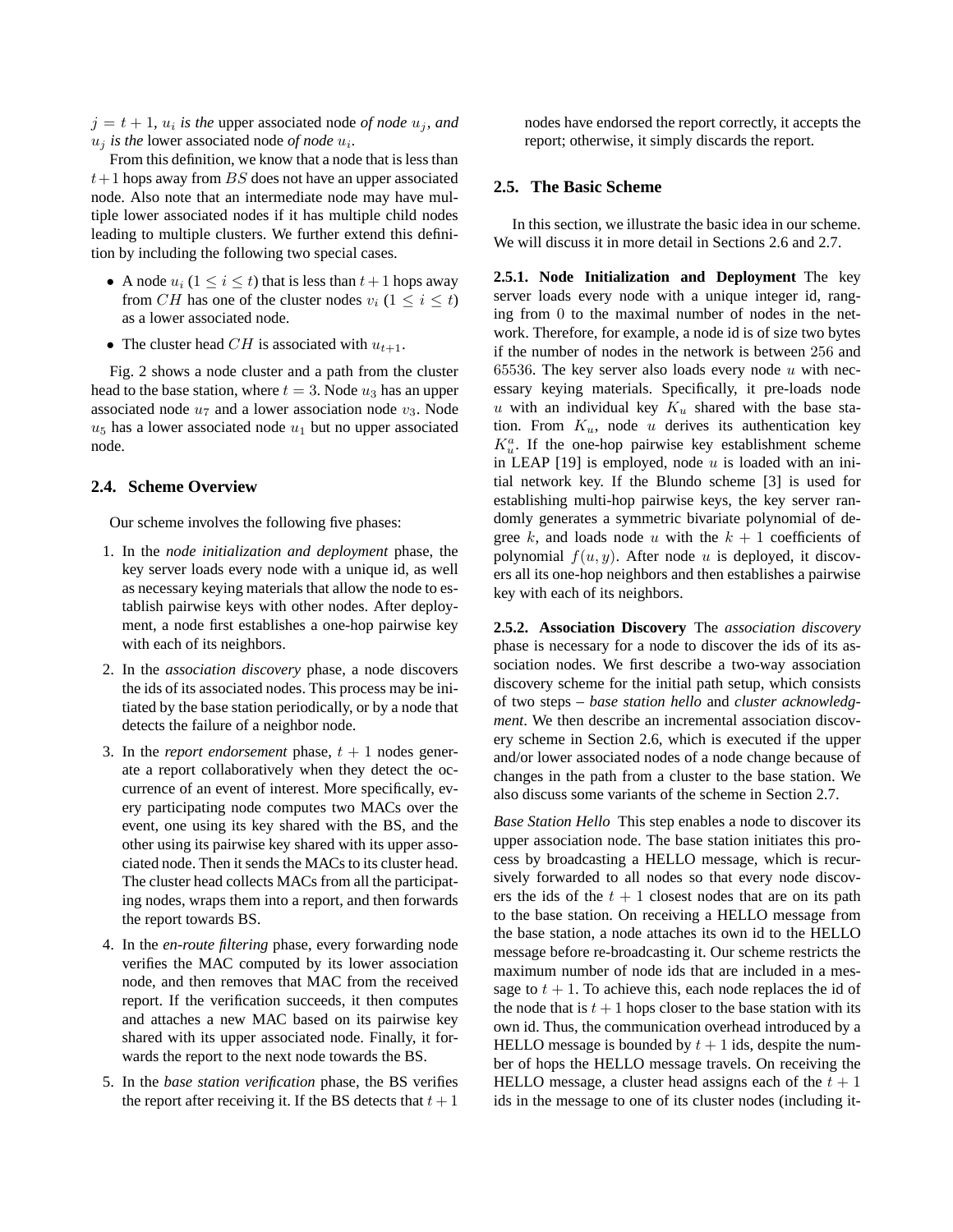

**Figure 2. An example showing the definition of association where** t = 3**.** BS **is the base station and** CH **is a cluster head. Two nodes connected with an arc are associated, the one closer to the base station is the upper associated node and the other is the lower associated node.**

self). In addition, if a cluster head is also an en-route node for another cluster, it will rebroadcast the HELLO message.

Fig. 3 shows an example where  $t = 3$ . BS is the base station and  $CH$  is the cluster head of a cluster  $C_i$  that consists of nodes  $v_1, v_2, v_3$ , and CH. BS broadcasts a HELLO message  $M$ , which includes its id  $BS$  and a sequence number  $S_n$ . Here  $S_n$  is used to prevent replay attacks as well as message loops.  $M$  is authenticated by an authentication scheme such as  $\mu$ TELSA.

After receiving M, node  $u_6$  records the id(s) in M, attaches its own id to  $M$ , and then rebroadcasts  $M$ . Nodes  $u_5$  and  $u_4$  do the same. When M arrives at node  $u_3$ , M already contains  $t + 1 = 4$  node ids. Node  $u_3$  records  $S_n$  and the ids in  $M$ , removes the first id (here  $BS$ ) in the id list, adds its own id to the end of the id list, and then rebroadcasts M. Nodes  $u_2$  and  $u_1$  also do the same. When node  $CH$ , the cluster head, receives  $M$ , it assigns the ids of the preceding nodes to its cluster nodes. For example, it assigns  $u_3$  to  $v_3$ ,  $u_2$  to  $v_2$  and  $u_1$  to  $v_1$ , respectively. Thus,  $u_1, u_2$ , and  $u_3$  are associated with  $v_1, v_2$ , and  $v_3$ , respectively, and CH is associated with  $u_4$ . At the end of this step, every node that is more than  $t + 1$  hops away from BS has an upper association node.

*Cluster Acknowledgment* After the base station hello step, the cluster head sends back an acknowledgment ACK back to the base station. The ACK includes the cluster id, and the ids of the  $t + 1$  lower association nodes. When a node receives the ACK, it will check if all the node ids in the  $ACK$  are distinct. If not, it will drop the  $ACK$  (we will explain the reason in security analysis in Section 3). During the forwarding of the  $ACK$ , the node ids are replaced in the opposite direction in the base station hello step (i.e., a node removes the last id in the id list and adds its own id in the beginning), thus allowing a receiving node to learn the id of its lower association node. In the case that a node has multiple child nodes leading to multiple clusters, it has multiple lower associations. Therefore, it maintains a table that includes multiple path information, where each path is uniquely identified by the corresponding cluster id. Moreover, because the cluster acknowledgment message is critical for a node to maintain correct association knowledge, we can employ a hop-by-hop acknowledgment mechanism to avoid packet losses due to unreliable link layer transmissions.

Consider Fig. 3. The cluster header  $CH$  first computes a MAC over  $S_n$  and the cluster id  $C_i$ , using its authentication key  $K_{CH}^a$ .  $CH$  then generates an acknowledgment, which includes its id  $CH$ , the above MAC, and an ordered list of ids of the  $t + 1$  cluster nodes that have discovered their upper associated nodes in the base station hello phase.  $CH$  sends the acknowledgment to  $u_1$ , the node that previously forwarded the HELLO message to CH. The id list in the acknowledgment message is  $\{CH, v_3, v_2, v_1\}$ . As a result,  $u_1$  discovers that its lower association is  $v_1$ , the last one in the list. Node  $u_1$  then removes  $v_1$  from the list and inserts its own id at the beginning of the list. The id list it sends to  $u_2$  is then  $\{u_1, CH, v_3, v_2\}$ . In this way, every node on the path discovers its lower association node, while the size of the acknowledgment message remains bounded.

During this phase, every node stores the id list it receives. Moreover, the acknowledgment is authenticated in a hop-by-hop fashion; that is, every node authenticates the acknowledgment to its up-stream node using their pairwise key as the MAC key. When the base station receives the acknowledgment, it verifies the acknowledgment and records the id of the cluster. We will discuss the security of this procedure in more detail in Section 3.

**2.5.3. Report Endorsement** Sensor nodes generate a report when triggered by a special event, e.g., an increase in the temperature being monitored by the nodes, or in response to a query from the base station. Our scheme requires that at least  $t + 1$  nodes agree on the report for it to be considered a valid report. For example, at least  $t + 1$ neighboring nodes should agree that the local temperature is higher than  $150F$  for a valid report to be sent to the base station. Thus, if  $t > 0$ , an adversary cannot cause a false fire alarm by compromising just one sensor node.

When a node  $v$  agrees on an event  $E(E)$  typically contains an event type and a timestamp), it computes a MAC for E, using its authentication key  $K_v^a$  as the MAC key. In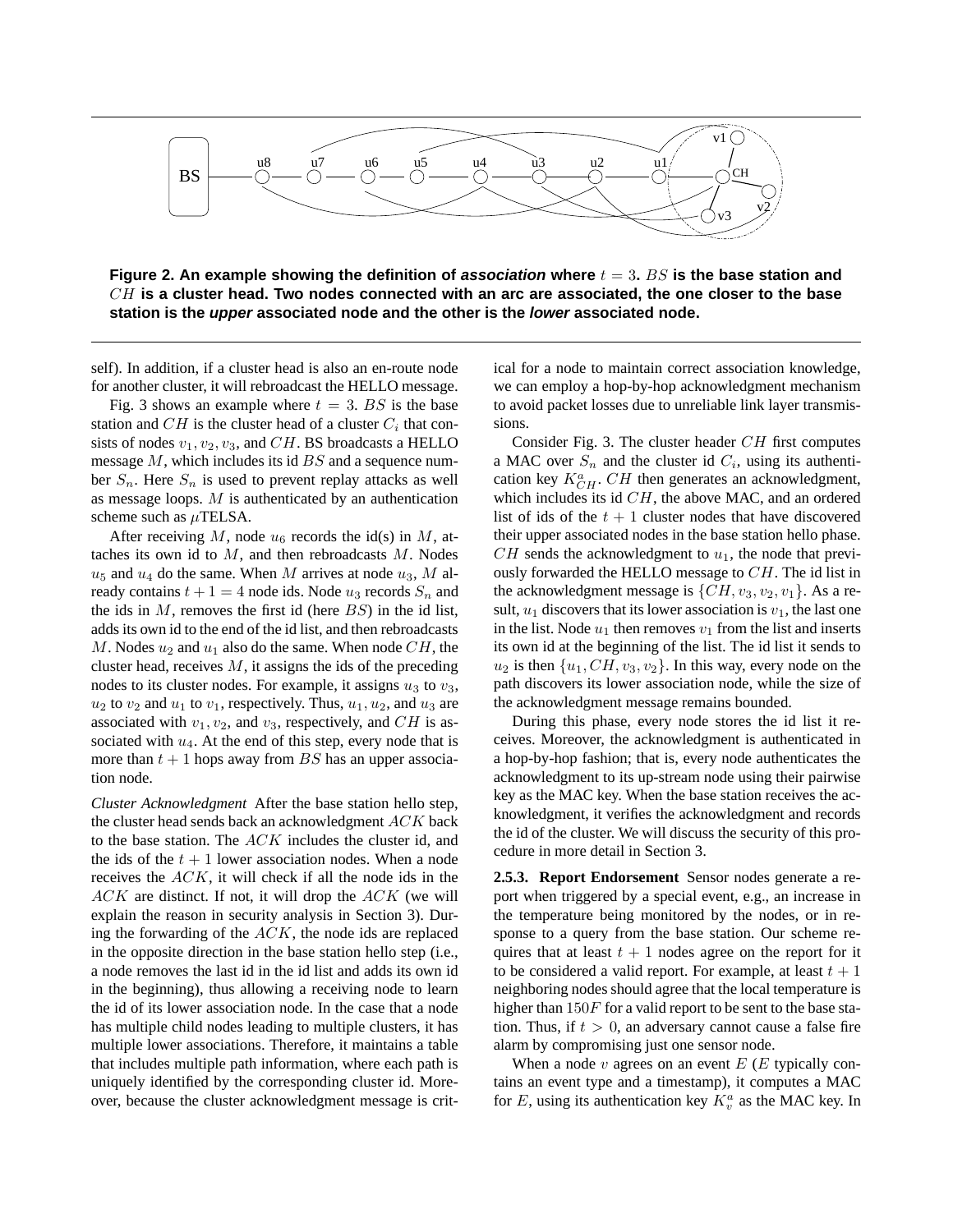

**Figure** 3. An example illustrating the base station hello step where  $t = 3$ . BS is the base station,  $u_i$ is an en-route node.  $CH$  is the cluster head and  $v_1, v_2, v_3$  are cluster nodes.  $(M)$  is the content of the **beaconing message. Note that** u<sup>i</sup> **may be an en-route node for multiple paths and** CH **may also be an en-route node for another cluster, although we only show one path in this figure.**

addition, node  $v$  computes another MAC for  $E$ , using the pairwise key shared with its upper association node  $u$  as the MAC key. Note that both  $u$  and  $v$  can compute their pairwise key  $K_{uv}$  based on an id-based pairwise key establishment scheme. We refer to these two types of MACs as *individual MAC* and *pairwise MAC*, respectively. Node v then sends an endorsement message to the cluster head that includes these two MACs. The cluster head collects endorsements from  $t + 1$  cluster nodes (including itself). It then compresses the  $t + 1$  individual MACs by XORing them to reduce the size of a report. However, the pairwise MACs are not compressed for transmission, because otherwise a node relaying the message will not be able to extract the pairwise MAC of interest to it. The cluster head finally generates a report, which contains the event  $E$ , a list of ids of the endorsing nodes, the compressed MAC and  $t + 1$  pairwise MACs. We will discuss the use of a short pairwise MAC to reduce the message overhead in Section 4.

Consider the cluster node  $v_1$  in Fig. 4.  $v_1$  computes two MACs over the event  $E$ ; one MAC key is its authentication key  $K_{v_1}^a$  and the other is the pairwise key  $K_{v_1u_1}$  shared with its upper associated node  $u_1$ .  $v_1$  sends its endorsement that contains these two MACs to the current cluster head  $CH$ . The endorsement is authenticated with the pairwise key shared between  $v_1$  and  $CH$ .

 $CH$  collects endorsements from the other two nodes  $v_2$ and  $v_3$  as well. It then verifies the authenticity of each endorsement based on its pairwise key shared with the corresponding cluster node. If all the endorsements are authenticated, CH computes a compressed MAC over E, denoted as  $XMAC(E)$ .

$$
XMAC(E) = MAC(K_{v_1}^a, E) \oplus MAC(K_{v_2}^a, E) \oplus
$$
  

$$
MAC(K_{v_3}^a, E) \oplus MAC(K_{CH}^a, E).
$$

The report  $R$  that node  $CH$  finally generates and forwards

towards BS is as follows.

R: 
$$
E, C_i, \{v_1, v_2, v_3, CH\}, XMAC(E),
$$
  
\n $\{MAC(K_{CHu_4}, E), MAC(K_{v_3u_3}, E),$   
\n $MAC(K_{v_2u_2}, E), MAC(K_{v_1u_1}, E)\}.$ 

The report includes the ids of the endorsing nodes  $v_1, v_2, v_3, CH$ , which allows the base station to verify the compressed MAC later. These ids may be removed in future reports to save bandwidth overhead unless the nodes in the endorsing set have changed, since the base station can identify the endorsing nodes from the cluster id  $C_i$ . The order of the pairwise MACs in  $R$  corresponds to that in the cluster acknowledgment message so that a node receiving  $R$  knows which pairwise MAC is from its lower association node. Moreover,  $R$  is authenticated with the pairwise key shared between  $CH$  and the next node on the path.

**2.5.4. En-route Filtering** When a node u receives R from its downstream node, it first verifies the authenticity of R based on its pairwise key shared with that node. Then it checks the number of different pairwise MACs in R. If node u is  $s(s < t + 1)$  hops away from BS, it should see s pairwise MACs; otherwise, it should see  $t + 1$  pairwise MACs. It then verifies the last MAC in the pairwise MAC list, based on the pairwise key shared with its lower association node. In the case that it has not computed the pairwise key earlier, it computes the pairwise key and then stores it. Note that node  $u$  will drop the report if any of the above checks fails. If node u is more than  $t + 1$  hops away from BS, it proceeds to computes a new pairwise MAC over event  $E$  using the pairwise key shared with its own upper association node. It then removes the last MAC from the MAC list and inserts the new MAC into the beginning of the MAC list. Finally it forwards the report to its upstream node.

Consider node  $u_1$  in Fig. 4. When node  $u_1$  receives the report  $R$  from node  $CH$ , it checks if there are 4 pairwise MACs. If true, it computes its pairwise key shared with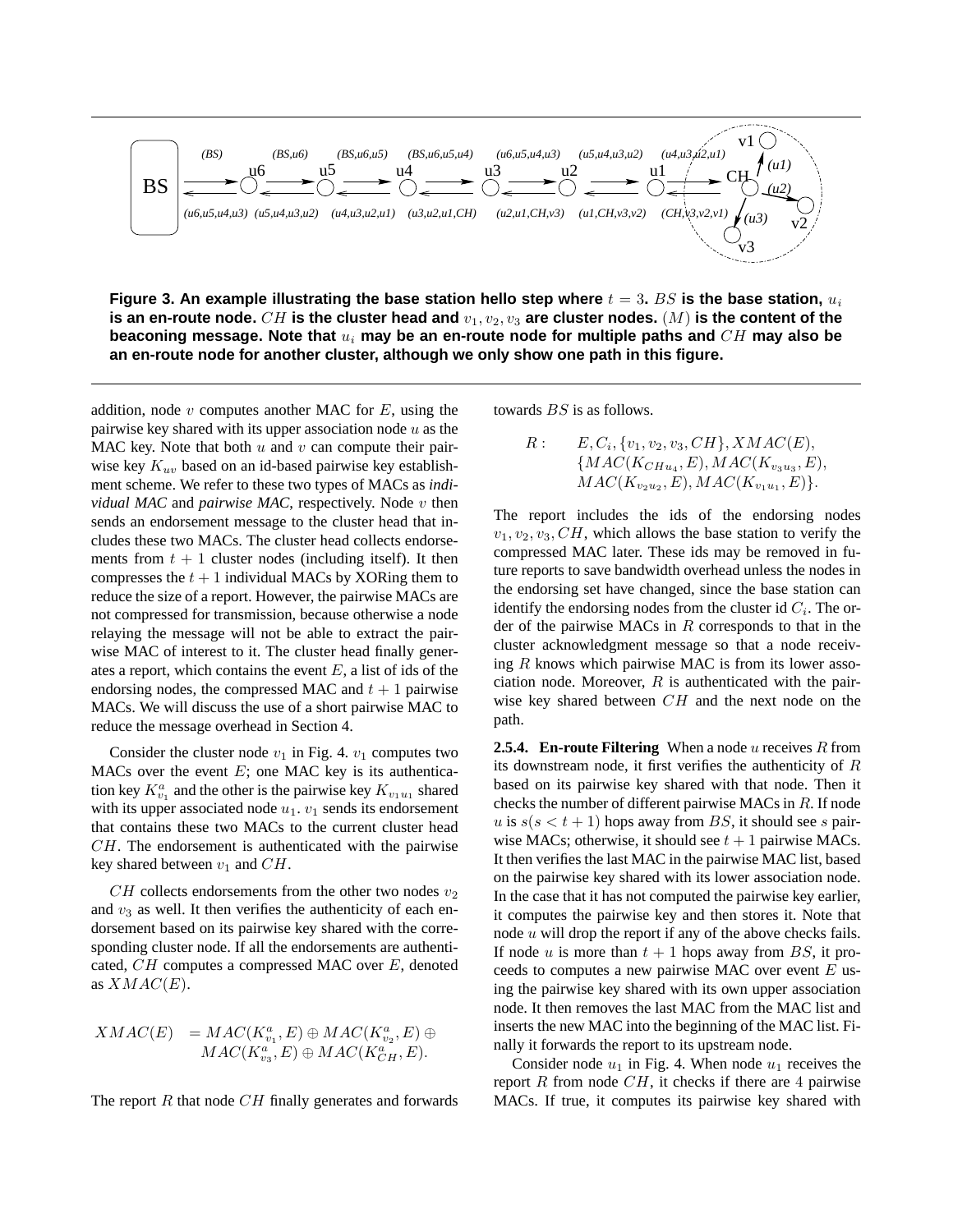

**Figure** 4. An example of report endorsement and en-route filtering where  $t = 3$ .

node  $v_1, K_{u_1v_1}$ , if it has not computed  $K_{u_1v_1}$  before. Node  $u_1$  then verifies the last MAC in R,  $MAC(K_{v_1u_1}, E)$ . If the verification succeeds, node  $u_1$  computes a new MAC over  $E$ , using the pairwise key it shares with node  $u_5$ . The output is  $MAC(K_{u_1u_5}, E)$ . Finally, node  $u_1$  inserts the  $MAC(K_{u_1u_5}, E)$  into the beginning of the MAC list, and removes the last MAC on the list,  $MAC(K_{v_1u_1}, E)$ . The report R that node  $u_1$  forwards to node  $u_2$  is as follows (R is also authenticated with  $K_{u_1u_2}$ ).

 $R: E, C_i, \{v_1, v_2, v_3, CH\}, XMAC(E),$  $\{MAC(K_{u_1u_5}, E), MAC(K_{CHu_4}, E)\},\$  $MAC(K_{v_3u_3}, E), MAC(K_{v_2u_2}, E).$ 

All the other forwarding nodes perform the same steps. However, the nodes within  $t + 1$  hops of BS do not insert a new pairwise MAC. It is very easy to see that every node on the path from the cluster head to the base station can verify one pairwise MAC in the report independently in addition to the MAC computed by its direct downstream node. Thus the report is authenticated in an interleaved hop-byhop fashion.

**2.5.5. Base Station Verification** The base station BS only needs to verify the compressed MAC. Basically, it computes  $t + 1$  MACs over E using the authentication keys of the nodes in the id list, then XORs the MACs to see if it matches the one in the report. The BS can easily compute the authentication key of a node based on its id. If the report is authenticated and BS knows the location of every cluster node, it can locate these reporting nodes and then react to the event. On the other hand, if the verification fails, BS will discard the report.

#### **2.6. Association Maintenance**

The correctness of our scheme relies on correct association knowledge. A node needs to know the id of its lower association node; otherwise, it will not know which pairwise key to use to verify a pairwise MAC. In addition, it needs to know the id of its upper association node so that it can add a valid pairwise MAC into a report; otherwise, its

upper association node will drop the report. If the path between the base station and a cluster head is static, then only an initial association discovery process is necessary. However, if the path between the base station and a cluster head changes due to the failure of an intermediate node or other reasons, our scheme has to adapt to the change accordingly to maintain correct associations. We discuss below association maintenance in two scenarios, namely *base station initiated repair* and *local repair*.

**2.6.1. Base Station Initiated Repair** In this scenario, once a path is formed, the reports from a cluster head to the base station always follow the same path, unless the path is changed due to the base station. For example, in the TinyOS beaconing protocol [9], the base station broadcasts a beaconing message periodically forming a breadth-first tree rooted at the base station. Specifically, every node records its parent node as the node from which it first receives the beaconing message during the current epoch, and then rebroadcasts the beaconing message. Thus, the path between a cluster head and the base station is changed when an intermediate node chooses different parent nodes in two consecutive time epochs.

To adapt to path changes, our scheme can execute the base station hello step for each epoch by piggybacking node ids in every beaconing message. The cluster acknowledgment process can also be omitted by letting a lower association node enclose its id with its pairwise MAC when it forwards a report. This strategy works well for networks where the topology changes frequently at the additional bandwidth expense of  $t + 1$  ids per beaconing message. For less dynamic networks, this overhead should be reduced. Especially, if a path does not change during different epochs, it is not necessary for a node to attach its id to the beaconing message.

We adopt a reactive approach for association maintenance in relatively static networks. Recall that in the base station hello step, every node records s ids that are the ids of the nodes that are on its path to the base station. Here  $s = t + 1$  if a node is more than t hops away from the base station; otherwise  $s$  is the actual number of hops from the base station. A node can infer that its own s upstream nodes are unchanged if it receives a beaconing message from the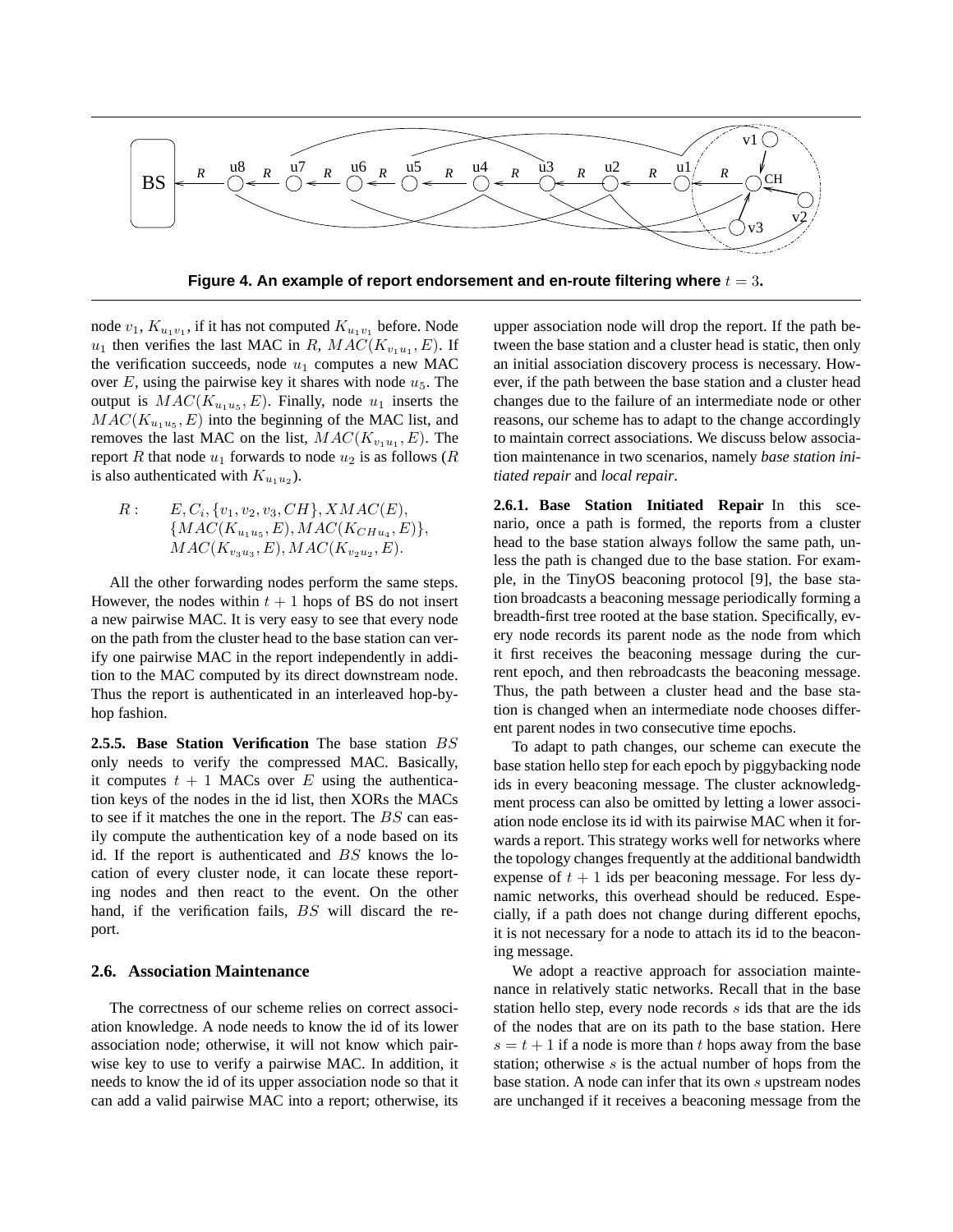same parent node and the beaconing message is in its original format (i.e., no node ids are added), and if a node forwards the original beaconing message only if its own  $s - 1$ upstream nodes are unchanged. We can see that if a path is unchanged during different epochs, our scheme will not incur any additional bandwidth overhead. However, when a node selects a parent node that is different from the one in the previous epoch, it sends a request to the new parent node to get the ids of  $s - 1$  upstream nodes, and then attaches these  $s - 1$  node ids and its own id to the beaconing message it is forwarding.

**2.6.2. Local Repair** In the base station initiated repair scheme, if the underlying routing protocol has a large beaconing period, the failure of an intermediate node on a path may cause many reports to be dropped. Therefore, it is necessary for the nodes detecting the failure of a neighbor to locally repair a path that avoids the failed node. This will result in inconsistent node association relationship in our scheme. Thus, we need a scheme to locally repair the association relationship adaptively.

Our approach for local repair is based on the right-hand rule in the greedy parameter stateless routing (GPSR) protocol [10]. Here we assume every node knows the locations or relative locations of its neighbors (e.g., because of GPS). Fig. 5 illustrates the approach. When node  $u_4$  detects its parent node  $u_5$  has failed (the issue of node failure detection is out of our scope), it sends a REPAIR message to  $w_1$ , which is the first node counterclockwise about  $u_4$  from edge  $(u_4, u_5)$ . The REPAIR message includes the ids of  $t + 1$ upstream nodes of  $u_4$  except  $u_5$ ; that is, it includes the id list  $\{u_6, u_7, u_8\}$ .  $w_1$  and  $w_2$  forward the REPAIR message based on the same rule. When  $w_3$  receives the message, it finds that its next node is  $u_6$  based on this rule and  $u_6$  is in the list  $\{u_6, u_7, u_8\}$ , which means that the failed node has been bypassed.  $w_3$  then requests an id list from  $u_6$ , which includes the ids of t upstream nodes of node  $u_6$  and  $u_6$ . Node  $w_3$  then forwards the list to its downstream nodes in the same way as in the base station hello step. Thus, every node whose associations have been changed reestablishes its association relationship proactively.

Note that although a local repair process is necessary to maintain path connectivity, it is also very important to limit the frequency with which the process is invoked. Otherwise, a compromised node may invoke this process very frequently to consume the energy of the involved nodes. To thwart this attack, for instance, we can limit the number of invocations to be at most one within one beaconing epoch.

# **2.7. Interaction with Routing Protocols**

The advantage of the two-way association discovery protocol described above is its independence from the underlying protocols, making it applicable for various sensor net-

work applications. On the other hand, we note that the association discovery process usually overlaps with the route discovery process in a routing protocol. Therefore, in practice we can combine the association discovery protocol with the underlying routing protocol if it is beneficial. As described earlier, we can integrate the base station hello process with the TinyOS beaconing protocol [9] by piggybacking the ids of the upper association nodes in a beaconing message. As another example, if we want to adapt our scheme to the GPSR [10] protocol, in addition to piggybacking node ids, the base station should unicast (instead of broadcast) its HELLO messages to the next node towards the cluster head, based on the location of the cluster head.

#### **3. Security Analysis**

We discuss the security of our scheme with respect to our two design goals, i.e., the ability of the base station to detect a false report and the ability of the en-route nodes to filter false reports.

#### **3.1. Base Station Detection**

Our authentication scheme requires that each of  $t + 1$ cluster nodes compute an individual MAC based on its authentication key that is only shared with the base station. Thus, it guarantees that an adversary has to compromise at least  $t + 1$  nodes to be able to forge a report to deceive the base station. Note that our scheme compresses  $t + 1$  individual MACs into one MAC based on the bitwise XOR operation (instead of attaching  $t + 1$  individual MACs) to reduce message overhead. This compression scheme is secure because it is a special case of the XOR-MAC scheme [1] which is proven to be secure.

#### **3.2. En-route Filtering**

In this section, we discuss the en-route filtering capability of our scheme for two attack models, namely, *outsider attacks* launched by an adversary that has not compromised any nodes, and *insider attacks*launched by an adversary that has compromised up to  $t$  nodes.

**3.2.1. Outsider Attacks** In our scheme, every message is authenticated in a hop-by-hop fashion during its transmission. Thus, an unauthorized node cannot inject false data without it being detected. Moreover, because an event also contains a timestamp, an attack in which an outsider replays an old report will be detected.

**3.2.2. Insider Attacks** We consider several insider attacks by up to  $t$  compromised nodes. We first discuss the security of our scheme under the assumption that every node knows the authentic ids of its upper association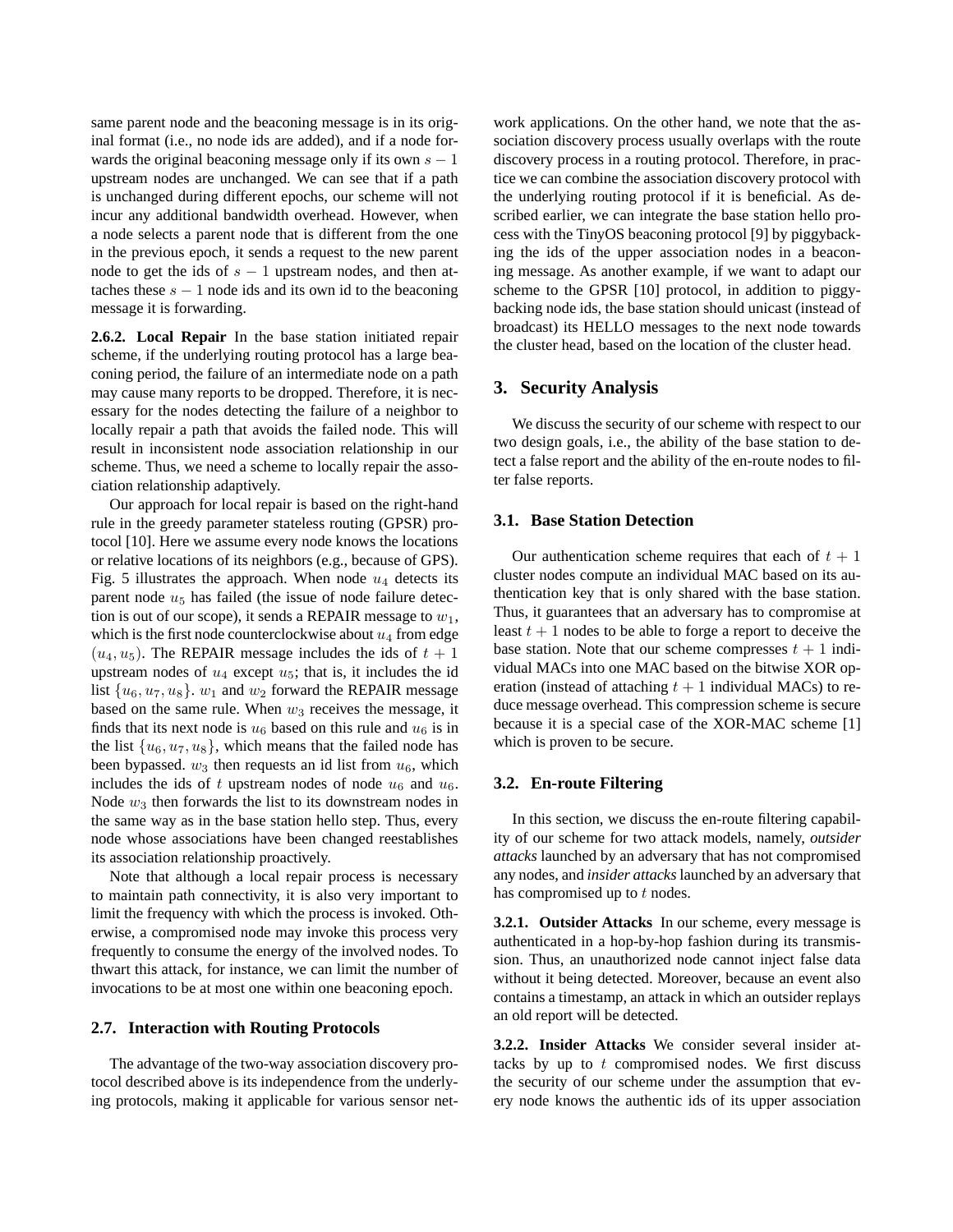

**Figure** 5. An example showing the local repair process when node  $u_5$  fails and node  $u_4$  establishes a **new** path **towards** BS. The new path includes nodes  $w_1, w_2$  and  $w_3$ .

and its lower association. This corresponds to the situations in which every node is loaded with correct association knowledge before it is deployed, or every node learns the ids of its association nodes through the association discovery process before any nodes are compromised. A compromised node can provide an authenticated pairwise MAC over any data to deceive its upper association node. Thus, if totally  $t$  nodes are compromised, they can provide  $t$  authenticated pairwise MACs over a false report, which will bypass the verifications of  $t$  noncompromised upper association nodes. However, in our scheme every report must provide  $t + 1$  pairwise MACs; therefore, one noncompromised node will filter out the false report because the pairwise MAC from its lower association node will be invalid. Thus, our scheme guarantees that a false report will be dropped after it is forwarded by at most  $t$  noncompromised nodes.

The above analysis indicates that the security of our scheme relies on the assumption of authenticated association knowledge. Thus, we need to analyze the security of the association discovery process that provides association knowledge to nodes. More specifically, the security of the *cluster acknowledgment* process is critical because it provides the lower association knowledge that is used as the basis for en-route filtering to the nodes. The cluster acknowledgment process is subject to attack if it is executed at any time after  $t$  nodes have been compromised.

Before we show two types of attacks on the cluster acknowledgment process, we first clarify the attack model. Recall that in the cluster acknowledgment phase, when a node u receives an acknowledgment message ACK from its downstream neighbor ( authenticated with their pairwise key), it verifies the  $ACK$  and then checks if all the ids in the id list in the  $ACK$  are distinct. If the check is successful, it will set the id of its lower association node to the last id in the list. Then it removes the last id and adds its own id to the beginning of the list. The goal of an attack on this process is to *lower associate more than* t *noncompromised nodes to* t *compromised nodes*, under the constraint that  $t + 1$  distinct ids must appear in the list when the ACK is forwarded. This attack is possible mainly because in a multi-hop pairwise key establishment process, two nodes do not know the actual number of hops between them. In other words, when a node  $u$  establishes a pairwise key with another node  $v$ , it trusts  $v$  only because  $v$  can compute the same secret key – it does not know where  $v$  is.

*Cluster Insider Attacks* In this attack, all the t compromised nodes are from the cluster (possibly including the cluster head); that is, no nodes on the path to the base station are compromised. Because the ACK from the cluster head towards the base station must contain  $t + 1$  distinct node ids, it must include the id of a noncompromised or nonexistant node. Therefore, one of the  $t + 1$  relaying nodes closest to the cluster head (e.g., node  $u_1, u_2, u_3$  and  $u_4$  in Fig. 4) will be lower associated to a noncompromised or nonexistant node. This node will drop a false report. Thus, we reach the same conclusion that a false report will be dropped after it is forwarded by at most  $t$  noncompromised nodes.

*En-route Insider Attacks* In this attack, t compromised nodes that lie on the path to the base station collude to attack the cluster acknowledgment process. The worst case scenario occurs when the cluster head  $CH$  and  $t - 1$  forwarding nodes are compromised, and these  $t$  compromised nodes are equally separated by  $t$  noncompromised nodes. In other words, t compromised nodes isolate  $t^2$  noncompromised nodes into  $t$  blocks of  $t$  nodes each. Let the ids of the nodes from CH to BS be

$$
CH, \{u_{1,1}, u_{1,2}, ..., u_{1,t}\}, X_1, \{u_{2,1}, u_{2,2}, ..., u_{2,t}\},
$$
  

$$
X_2, ..., X_{t-1}, \{u_{t,1}, u_{t,2}, ..., u_{t,t}\}, ..., BS.
$$

Here the ids of the compromised nodes are  $CH, X_1, X_2, ..., X_{t-1}$ , and two consecutive compromised nodes are segregated by  $t$  noncompromised nodes  $u_{i,j}$  (1  $\leq i,j \leq t$ ). The cluster head CH first forges a list of  $t + 1$  ids, among which the first one is a randomly picked legitimate id  $y$  and the other  $t$  ids are the ids of the  $t$  compromised nodes. For example, the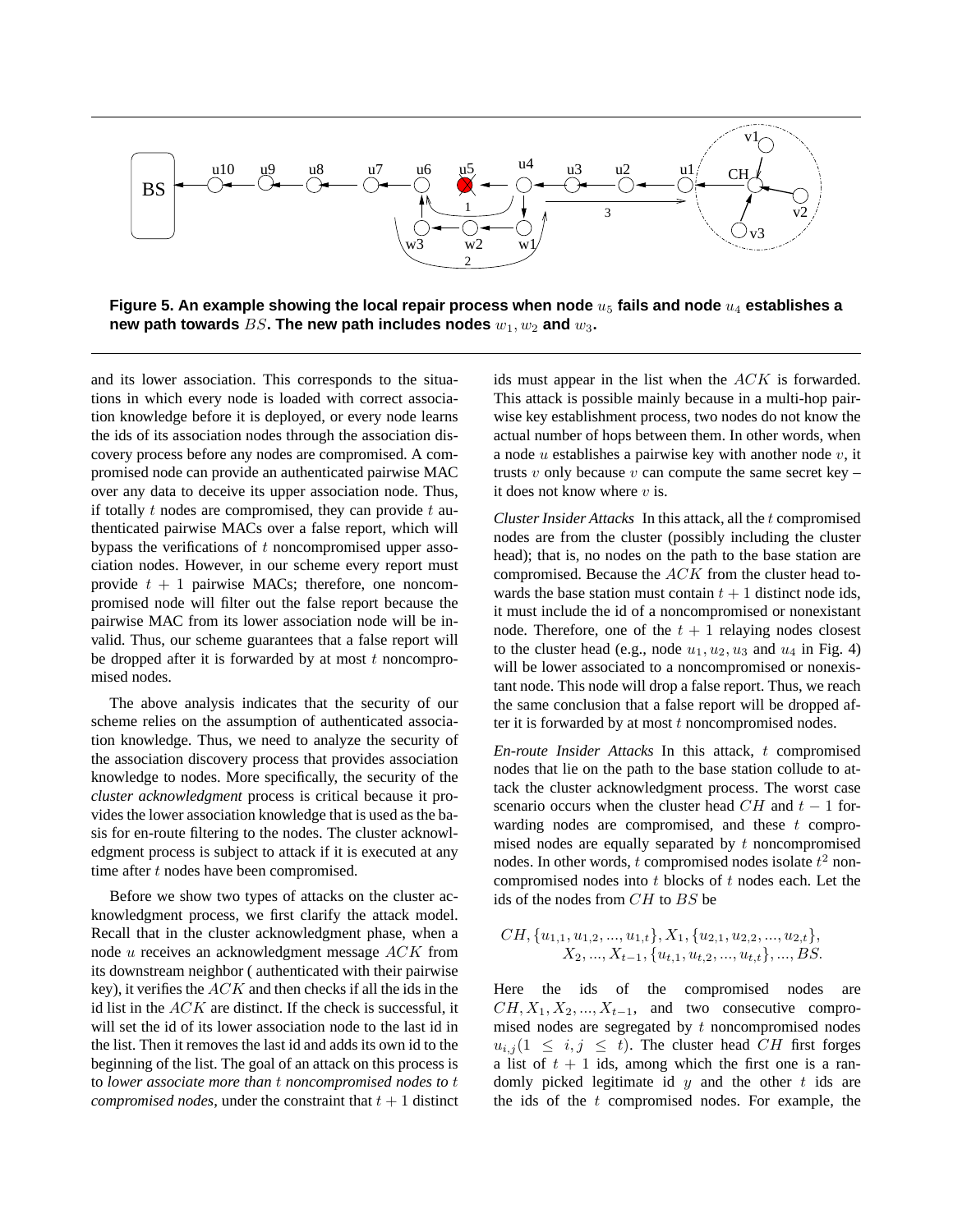id list could be  $\{y, CH, X_1, X_2, ..., X_{t-1}\}.$  According to the cluster acknowledgment process, every noncompromised node between  $u_{1,1}$  and  $u_{1,t}$  sets its lower association node as the last id in the list, removes the last id and then inserts its own id to the beginning of the list. Thus, each of nodes  $u_{1,1}, u_{1,2}, \ldots, u_{1,t}$  is lower associated to a compromised node. The id list node  $u_{1,t}$  outputs is  $\{u_{1,t},...,u_{1,2},u_{1,1},y\}$ ; therefore, the next en-route node will be lower associated to  $y$ . If the next node has not been compromised yet, it will drop any false data immediately because it will not see a valid pairwise MAC provided by  $y$ . To resume the forwarding of the false report, the adversary has to compromise the next node, here  $X_1$ .  $X_1$  does not forward this id list to its upstream neighbor  $u_{2,1}$ ; instead, it forges the same or a similar id list as the one generated by  $CH$ . Thus, similarly each of  $u_{2,1}, u_{2,2}, \ldots, u_{2,t}$  is lower associated with one compromised node. Repeatedly, we can easily see that totally  $t^2$  nodes (*t* in each block) are associated with the same set of t compromised nodes. Thus, in this case, a false report will be dropped after it is forwarded by at most  $t^2$ noncompromised nodes. We note, however, that this upper bound corresponds to the worst case; an adversary has to compromise  $t$  nodes selectively to achieve this upper bound.

*Enhancements to the Basic Scheme* The above conclusion that in the worst case  $t$  compromised nodes can collude to deceive  $t^2$  noncompromised nodes is drawn based on the assumption that every node only checks if an id list includes  $t+1$  distinct ids. We can further reduce this upper bound by adding more constraints that are easy to implement in practice.

First, we can exploit the fact that in our scheme each node knows its authenticated neighbor set. When an enroute node receives an id list in an acknowledgment message from a downstream node, it additionally checks if the downstream node is the first one in the list because in our scheme a node adds its own id to the beginning of an id list.

Consider the first block in the above worst case. Under this constraint the cluster head  $CH$  has to place  $CH$  at the beginning of the list and  $y$  as the second id in the list when it sends a false list to  $u_{1,1}$ . As a result, the adversary has to compromise the node that is  $t$  hops away from  $CH$  to regenerate a false list because  $y$  becomes the last one in the id list after the list is forwarded for  $t - 1$  hops. In other words, there are at most  $t - 1$  noncompromised nodes between them (i.e., no  $u_{1,t}$ ). Thus, the upper bound  $t^2$  is reduced to  $t(t-1)$ .

Furthermore, instead of simply adding its own id to the list, a node can add an id pair that includes its id and the id of its lower association. Consider the first block again. If the list which CH sends to  $u_{1,1}$  includes  $X_1$ , then one of  $u_{1,1}, u_{1,2}, ..., u_{1,t-1}$ , say  $u_{1,i}$ (1 ≤  $i \le t-1$ ), will have  $X_1$ 

as its lower association node. Since a node also adds the id of its lower association node to the list, node  $u_{1,t-1}$  will see the pair  $\{u_{1,i}, X_1\}$  in the list. Because  $X_1$  is its neighbor,  $u_{1,t-1}$  knows that  $X_1$  cannot be a lower association node of one of its downstream nodes. Therefore, to avoid being detected by  $u_{1,t-1}$ , the adversary will not include  $X_1$  in the list in this block. Similarly, the adversary will not include the id of one of the compromised nodes in the list in other blocks. Thus, we achieve the upper bound  $t(t - 2)$ .

Second, our scheme can add a node feedback mechanism to facilitate compromise detection. For example, after a node receives a certain number of false data packets, it will send an ALERT report to the base station. An ALERT report contains information such as the id of the node from which a node received false data. The base station can then take necessary actions such as traceback to identify the compromised node. Traceback is possible in our scheme because every packet is authenticated during its transmission and a compromised node is localized (see Section 3.3 for details). A compromised node may drop any ALERT report going through it, but it cannot force the nodes between itself and the base station to do the same. Thus, to avoid being detected for false data injection, the compromised node that is closest to the base station will need to drop the false data injected by a colluding compromised node.

Consider the above worst case scenario again. Node  $X_{t-1}$  will need to drop any false data injected by its coalition. Thus, the adversary can mount false data injection attacks to consume the energy of the relaying nodes between  $CH$  and  $X_{t-1}$  without being known by the base station. To this end, if the adversary wants to achieve this goal, it can at most deceive  $(t - 1)(t - 2)$  noncompromised nodes to relay false data. For example, if  $t = 4$ , we have the upper bound 6; if  $t = 5$ , the upper bound is 12.

Third, if all sensor nodes possess GPS devices, our scheme can further reduce the upper bound greatly, at the expense of larger performance overhead. The idea is to embed the location of a node into its id such that a compromised node cannot lie about its location. The scheme makes the security assumption that a sensor node will not be compromised before it obtains its coordinate through GPS after its deployment. Given this assumption, we can adapt, for instance, the Blundo scheme [3] in the following way. First, the key server pre-loads every node  $u$  with a bivariate polynomial  $f(x, y)$  of degree-k for both x and y (not  $f(u, y)$ , as in the original scheme). After its deployment, node  $u$  generates a new id  $u'$ , which combines its id  $u$  and its coordinate (e.g., by simply concatenating them or hashing the concatenation into a shorter id). Then node u evaluates  $f(u', y)$  itself, and then *erases*  $f(x, y)$ . Thus, when it is compromised later, it will not reveal any information about the polynomials which other nodes possess. When two nodes want to establish a pairwise key, they have to provide to each other the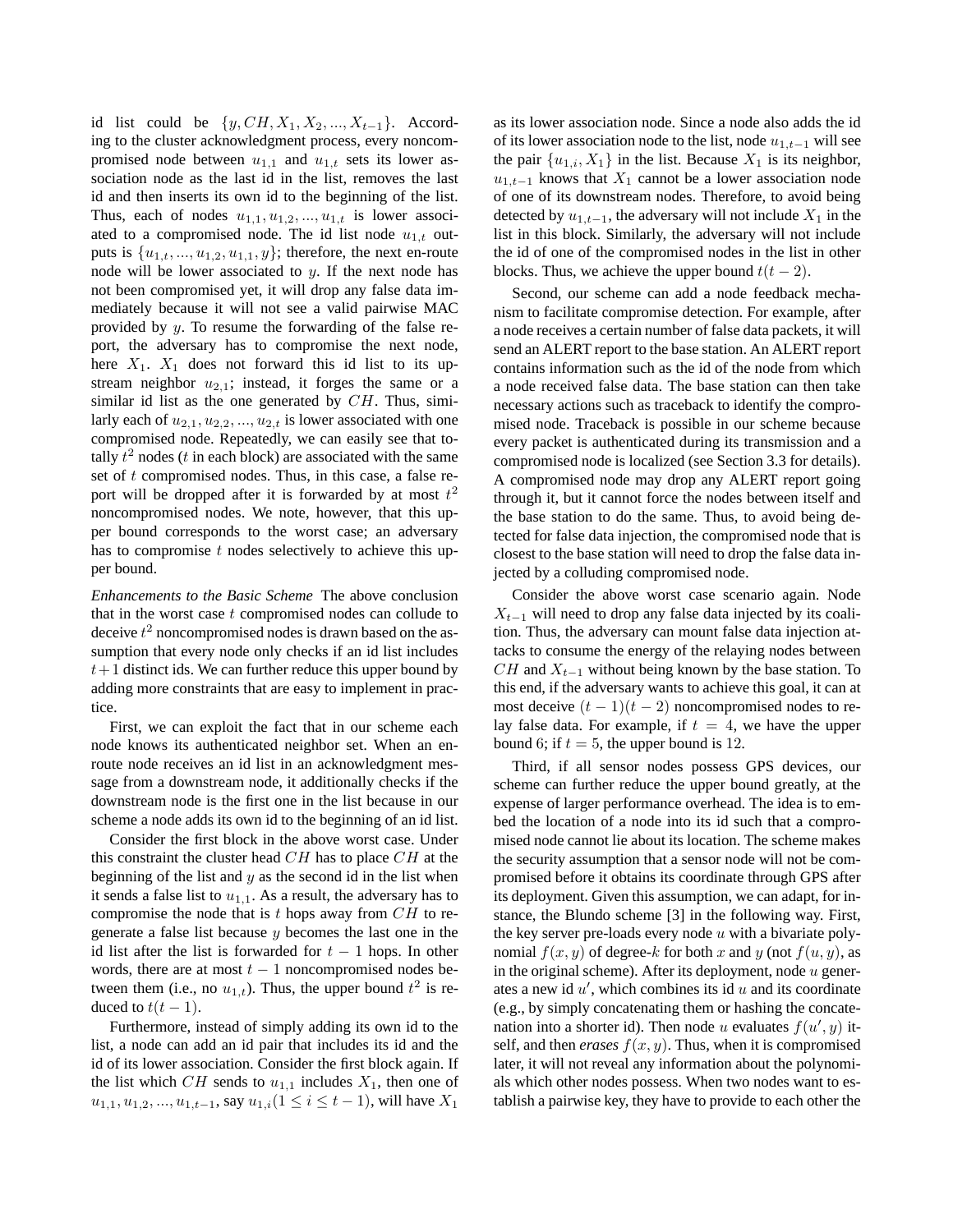authentic information of their locations. Based on the coordinates and as well as the default transmission range, they will know the minimum number of hops between them. Furthermore, if the base station broadcasts its own coordinate, every node will know roughly the direction of the path it is located on. As a result, the adversary cannot use the a compromised node that is located between a node  $u$  and the base station or is more than  $t$  hops away from node  $u$  as a lower association of node u. To this end, a compromised node normally can only deceive one noncompromised node; therefore, the upper bound is  $t$  or slightly larger than  $t$ .

Note that although this variation is very effective at preventing false data injection attacks, we do not consider  $t$  as the upper bound for our scheme mainly due to performance considerations. First, a node u needs to store  $k^2 + 1$  coefficients for  $f(x, y)$ . Second, it needs to compute  $k^2 + k$  modular multiplications. Third, the exchange of coordinates may consume a nontrivial portion of the bandwidth. Therefore, to trade off security for performance, we only consider this in the least resource constrained case.

#### **3.3. Other Security Issues**

A compromised yet undetected node can always drop or alter every packet going through it. There is no way to prevent it from doing so. The only solution is to detect the compromised node and then bypass it. Compromise detection in a sensor network is a very difficult issue, because a sensor network is usually deployed in an unattended environment. Due to the difficulty of compromise detection, the security bottom line of a security protocol for sensor networks is that the impact of a node compromise must be localized so as to provide the basis for later compromise detection. If a compromised node can only mount such attacks on its own behalf and the attacks can only occur around its initial deployment location, the node will take a great risk of being detected. Our scheme does meet the above security bottom line. Recall that our scheme starts with a node initialization and deployment process. After this phase, every node knows the authentic set of its direct neighbors and establishes a pairwise key with each of them, and it will *only* accept packets authenticated by one of the nodes from its neighbor set. This implies that a compromised node can only mount an attack *locally* and *on its own behalf*. Note that, on the other hand, since the primary design goal of our scheme is to prevent false data injection attacks, the above attacks actually do not conflict with our design goal because these attacks also lead to early packet dropping.

# **4. Performance Evaluation**

In this section, we analyze the computational and communication overheads of our basic scheme.

#### **4.1. Computational Cost**

The computational overhead of our scheme arises mostly due to two operations – establishing pairwise keys and report authentication.

*Establishing Pairwise Keys* In our scheme, two association nodes need to establish a multi-hop pairwise key on the fly, based on one of the id-based schemes [2, 3, 5, 13, 14]. All these schemes have similar computational overhead. For example, in the Blundo scheme, a node needs to compute  $k$ modular multiplications and  $k$  modular additions for a polynomial of degree k. Let  $k = 100$ , and the size of a secret key be 64 bits and the size of a node id be 16-bits (assuming there are no more than 64K sensor nodes in a network). The cost of computing a pairwise key is about 1/10000 of that of creating a RSA signature, which is of the same order as that of an AES encryption. Moreover, in our scheme normally a cluster node computes one pairwise key and an en-route node computes two. In the case of node failure or a path change, a node has to compute a pairwise key shared with a new node; however, this situation does not happen very frequently.

*Report Authentication* In our scheme, a cluster node computes three MACs for one report. One uses its individual key as the MAC key, the second uses a pairwise key shared with its association node as the MAC key, and the third uses the pairwise key shared with its cluster head as the MAC key. An en-route node normally computes four MACs — it verifies one pairwise MAC (over  $E$ ) from its lower association and generates one pairwise MAC (over  $E$ ) for its upper association if it is more than  $t$  hops away from  $BS$ ; it verifies one MAC (over  $R$ ) from its downstream neighbor and generates one MAC (over  $R$ ) for its upstream neighbor. Note that although in our scheme a forwarding node computes two more MACs (over  $E$ ) than that in a hop-by-hop authentication scheme [19], the security it achieves is much stronger. Since the energy for computing a MAC is about the same as that for transmitting one byte [18], by filtering false data as early as possible, our scheme reduces the overall energy expenditure of a node even though it entails additional computational costs. Also note that the energy for computing two MACs using the same key is usually smaller than twice of that for computing one MAC. For example, when computing a MAC based on RC5, the most expensive operation is the initial key setup that outputs a cipher context, which only has to be performed once for a specific key. After this operation, the future computation for generating MACs consumes much smaller energy by reusing the same cipher context. Therefore, as long as a node keeps the cipher context in its memory (80 bytes), the computation of MACs will be very efficient.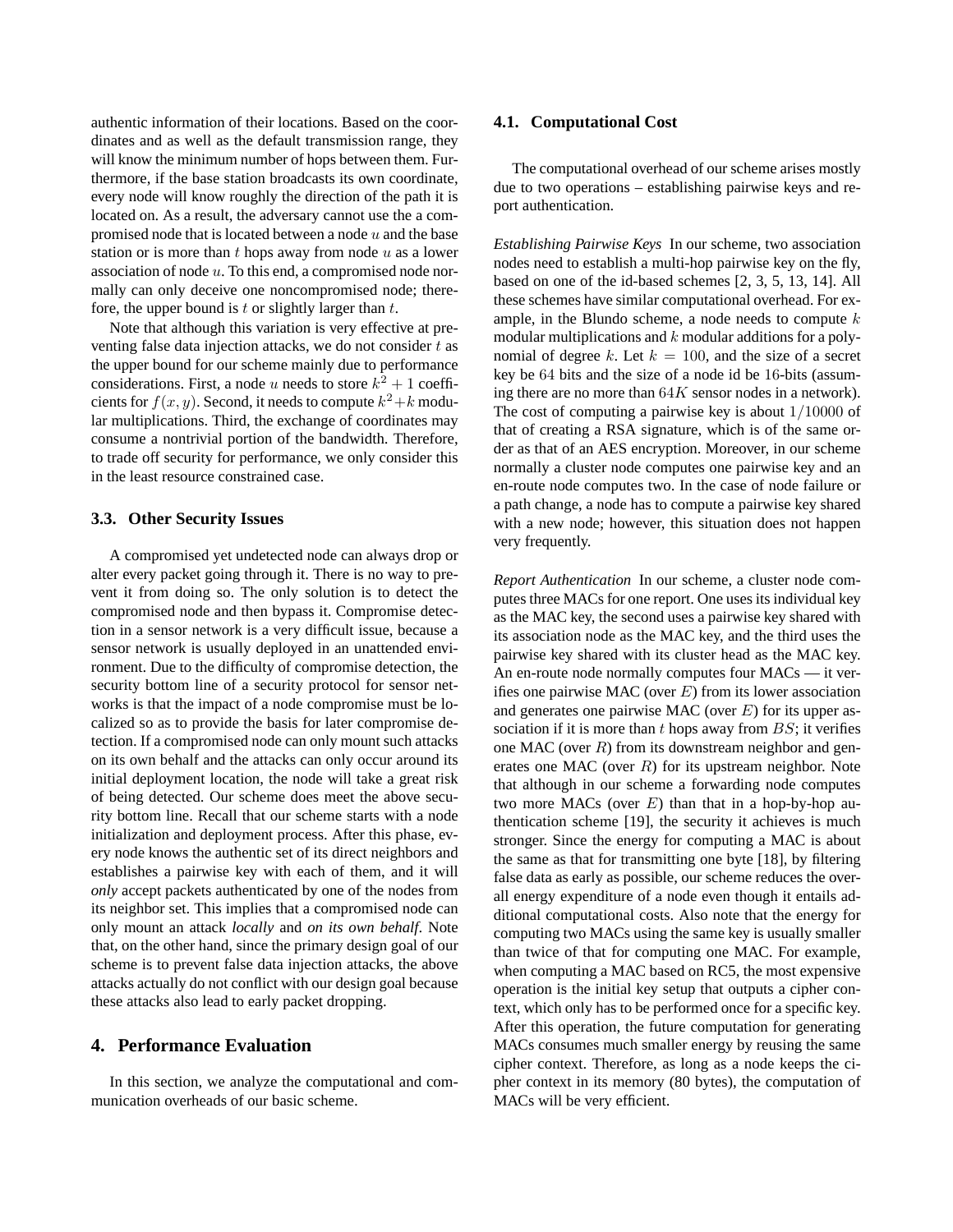#### **4.2. Communication Cost**

The communication overhead of our scheme arises from two sources. First, every authentic report contains one compressed MAC and  $t+1$  pairwise MACs. In practice, we can choose a larger size for an individual MAC, while selecting a smaller size for a pairwise MAC. The size of the compressed MAC must be large enough because the authenticity of an reported event is security critical. Since the size of a pairwise MAC only impacts the capability of en-route filtering, we can make it smaller as a tradeoff between performance and security. For example, if we use 4 bytes for pairwise MACs, and  $t = 3$ , the size of a pairwise MAC will be 1 byte. Compared to a standard hop-by-hop authentication scheme [19], our scheme introduces the additional message overhead of 4 bytes in this example, but it also provides much stronger security. Second, during association discovery and maintenance, a node adds its own id to a beaconing message when its path changes. Thus, this component of the communication overhead depends on path dynamics.

Finally, we mention that the choice of  $t$  should be based on both security and node density. A large  $t$  makes it more difficult for the adversary to launch a false data injection attack, but it also requires more nodes to form a cluster. Moreover, we can separate the base station verification capability from the en-route filtering capability by using different  $t$ 's for them. For example, we can use a larger  $t$  for providing stronger source authentication. Finally, in practice, the en-route filtering functionality can be turned on/off as desired. For example, when no false data injection attack is detected, the base station can broadcast a command to turn off the en-route filtering phase, which saves both the computational and communication costs. When the base station receives false data reports, it broadcasts a command to all the nodes to turn on the en-route filtering process.

# **5. A Variant of The Interleaved Hop-by-hop Authentication Scheme**

The basic idea underlying this variant scheme is that every node en-route to the base station accepts a report received from a downstream node only if it has been verifiably endorsed by at least  $t+1$  nodes, just as the base station does. Note however that we cannot assume that each node en-route to the base station will share an exclusive key with the  $t + 1$  nodes in the cluster that originated the report. Instead, this scheme requires every node on the path from the cluster generating the report to the base station to have established pairwise shared keys with  $t + 1$  nodes that are immediately downstream from it. A report is accepted by the node if it has been endorsed by these associated nodes. We refer to the  $t + 1$  downstream nodes associated with a node as its *lower association set*. A node in turn is also in the

lower association set of  $t + 1$  upstream nodes on the path to the sink. We refer to this set of nodes as the node's *upper association set.* For nodes that are less than t hops away from the clusterhead, the nodes in its lower association set are designated by the clusterhead from among the nodes in the cluster that reported the event  $E$ . A node can discover its upper and lower association sets through the *association discovery* phase introduced in Section 2.5

In Figure 6, the lower association set  $L(u_4)$  for node  $u_4$ is  $\{u_3, u_2, u_1, CH\}$  and its upper association set  $U(u_4)$  is  ${u_5, u_6, u_7, BS}$ . For  $u_4$  to accept a message it receives from  $u_3$ , it should be endorsed by all the nodes in  $L(u_4)$ . If  $u_4$  can verify the message, it in turn endorses the report in such a way that each node in its upper association set  $U(u_4)$  will be able to verify that  $u_4$  has endorsed the report.

To understand how this scheme works, let us consider a message received by  $u_4$  from  $u_3$  containing a report of an event E. Let  $XMAC_{u_4}(u_3, u_2, u_1, CH)$  refer to the compressed MAC created by XORing together the four MACs computed over  $E$  using the pairwise keys shared by  $u_4$  with  $u_3, u_2, u_1$  and CH respectively. In our scheme, the message received by  $u_4$  should have the following  $t + 1 = 4$  compressed MACs attached to it  $- XMAC_{u_4}(u_3, u_2, u_1, CH), XMAC_{u_5}(u_3, u_2, u_1),$  $XMAC_{u_6}(u_3, u_2)$ , and  $XMAC_{u_7}(u_3)$ . Note that  $XMAC_{u7}(u_3)$  is simply the MAC computed over E using the pairwise key shared between  $u_7$  and  $u_3$ , and that  $XMAC_{u_4}(u_3, u_2, u_1, CH)$  can be verified by  $u_4$ whereas the remaining three XMACs are destined for nodes  $u_5, u_6$ , and  $u_7$  respectively. On receiving a message, if  $u_4$  is able to verify the XMAC destined to it, it computes four MACs over E using the pairwise keys it shares with nodes  $u_5, u_6, u_7$ , and BS respectively, i.e., the nodes in its upper association set  $U(u_4)$ . It then XORs these MACs with the XMACs destined for the nodes in its upper associaton set, i.e., it computes  $XMAC_{u_5}(u_4, u_3, u_2, u_1)$ ,  $XMAC_{u_6}(u_4, u_3, u_2)$ ,  $XMAC_{u_7}(u_4, u_3)$ , and  $XMAC_{BS}(u_4)$ . It then attaches these XMACs to the event report  $E$  and forwards the message to the node  $u_5$ , which will authenticate the message in the same way as  $u_4$  before forwarding it to  $u_{\mathcal{B}}$ .

In this manner, at each hop the relaying node can verify if a report is endorsed by  $t + 1$  other nodes. As long as the number of compromised nodes does not exceed  $t$ , we can detect and filter out false data packets injected into the network immediately. The size of a message depends upon the number of XMACs attached to a message which is equal to  $t + 2$ , where one of the XMACs is the compressed MAC used by the sink to verify the authenticity of a report and the remaining  $t+1$  XMACs correspond to the XMACs created by the nodes in the receiving node's lower association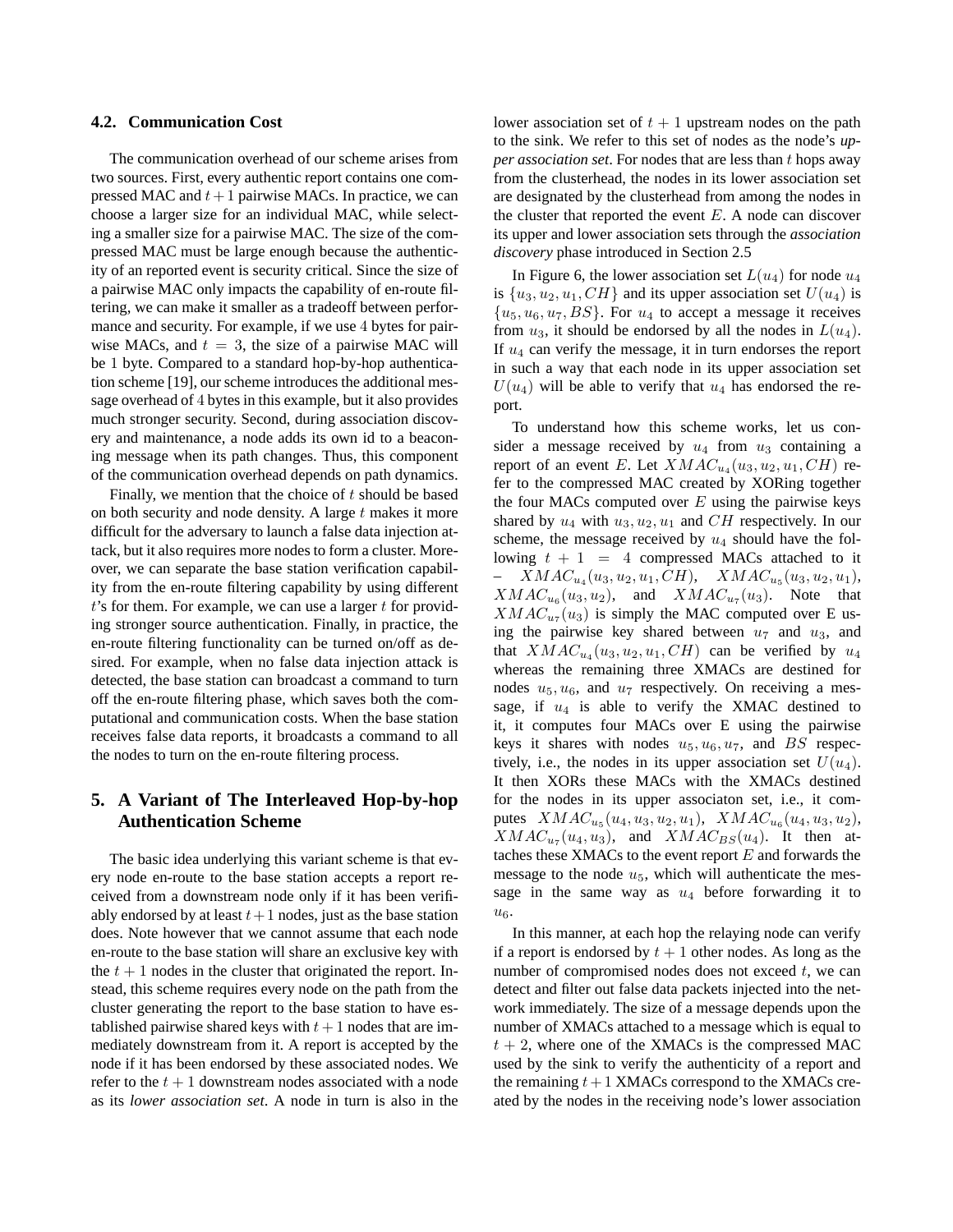

**Figure 6. A logical view of a sensor network in which nodes** v1, v2, v<sup>3</sup> **and** CH **have been deployed in** a cluster to monitor an area of interest. The upper and lower association sets of nodes  $u_1, u_2, u_3$ , and  $u_4$  are shown for  $t = 3$ , where  $t$  is the number of compromised nodes that can be tolerated.

set as discussed above. Each node has to compute  $2(t + 1)$ MACs to verify and authenticate a message. Given that the energy consumed in computing a MAC is roughly equivalent to that used in transmitting one byte, this is a beneficial trade when  $t$  is small.

Compared to the original scheme introduced in Section 2.5, this variant has two advantages. First, it allows the en-route nodes to filter out false data packets immediately. Second, it does not require the authenticated neighbor knowledge; a node accepts a data packet only if it can verify  $t + 1$  XMACs, whichever node sends the packet to it. Note that this scheme has the same communication overhead as the original scheme. However, this scheme has two disadvantages. First, a node needs to establish  $2(t + 1)$  pairwise keys. Second, for every data packet received, a node needs to compute up to  $2(t + 1)$  MACs. In the original scheme, both the number of pairwise key establishment and MACs are bound by 4. Therefore, this variant scheme is preferred when t is small (e.g.,  $t \leq 3$ ).

The original scheme and the variant scheme can be thought of as two extremes in a family of protocols based on interleaved hop-by-hop authentication. We can explore the design of schemes whose performance and security properties lie in between those of the two extremes.

# **6. Related Work**

Perrig et al [16] presented  $\mu$ TESLA for base station broadcast authentication, based on one-way key chains [12] and delayed key disclosure. Zhu et al [19] presented a scheme that is also based on one-way key chains for local (one-hop) broadcast authentication with the goal of enabling authenticated passive participation in sensor networks. Although this scheme is robust against outsider attacks, it is vulnerable to insider attacks in which an adversary only needs to compromise a single node to inject false data. In contrast, our interleaved hop-by-hop authentication

scheme is robust to insider attacks involving a certain number of compromised nodes.

Hu and Evans [8] propose a secure hop-by-hop data aggregation scheme that works if one node is compromised (i.e.,  $t = 1$ ). Independent of our work, Vogt [17] has recently presented a data integrity protection scheme for secure node-to-node communication. The scheme also uses the technique of interleaved authentication. Ye et al [18] propose a statistical en-route detection scheme called SEF, which allows both the base station and en-route nodes to detect false data with a certain probability. With an overhead of 14 bytes per report, SEF is able to drop  $80 - 90\%$  of the injected false reports by a compromised node (i.e.,  $t = 1$ ) within 10 forwarding hops. In our scheme, when  $t = 1$ , a false data packet will be dropped immediately. Moreover, the packet overhead of our scheme is also smaller.

Przydatek et al [15] present SIA, a secure information aggregation scheme for sensor networks. As discussed in the introduction, both SIA and our work aim to defend against false data injection. The main difference between these two schemes is in the focus. SIA focuses on the accuracy of query results reported from the base station, whereas our scheme focuses on the authenticity of the reports from sensor nodes and provides a means to filter out any injected false data as early as possible. We believe the combination of our scheme with SIA would make a sensor network more robust to false data injection attacks.

Other work on sensor network security include studies on key management [4, 5, 6, 14, 19, 20]. The polynomialbased pairwise key establishment scheme [3] has been recently extended [14] to enable a sensor network to sustain more node compromises under the same memory constraints. The idea is to use probabilistic polynomial predeployment (in a manner similar to probabilistic key predeployment [6]) so that every node is loaded with a random subset of polynomials from a large pool of polynomials.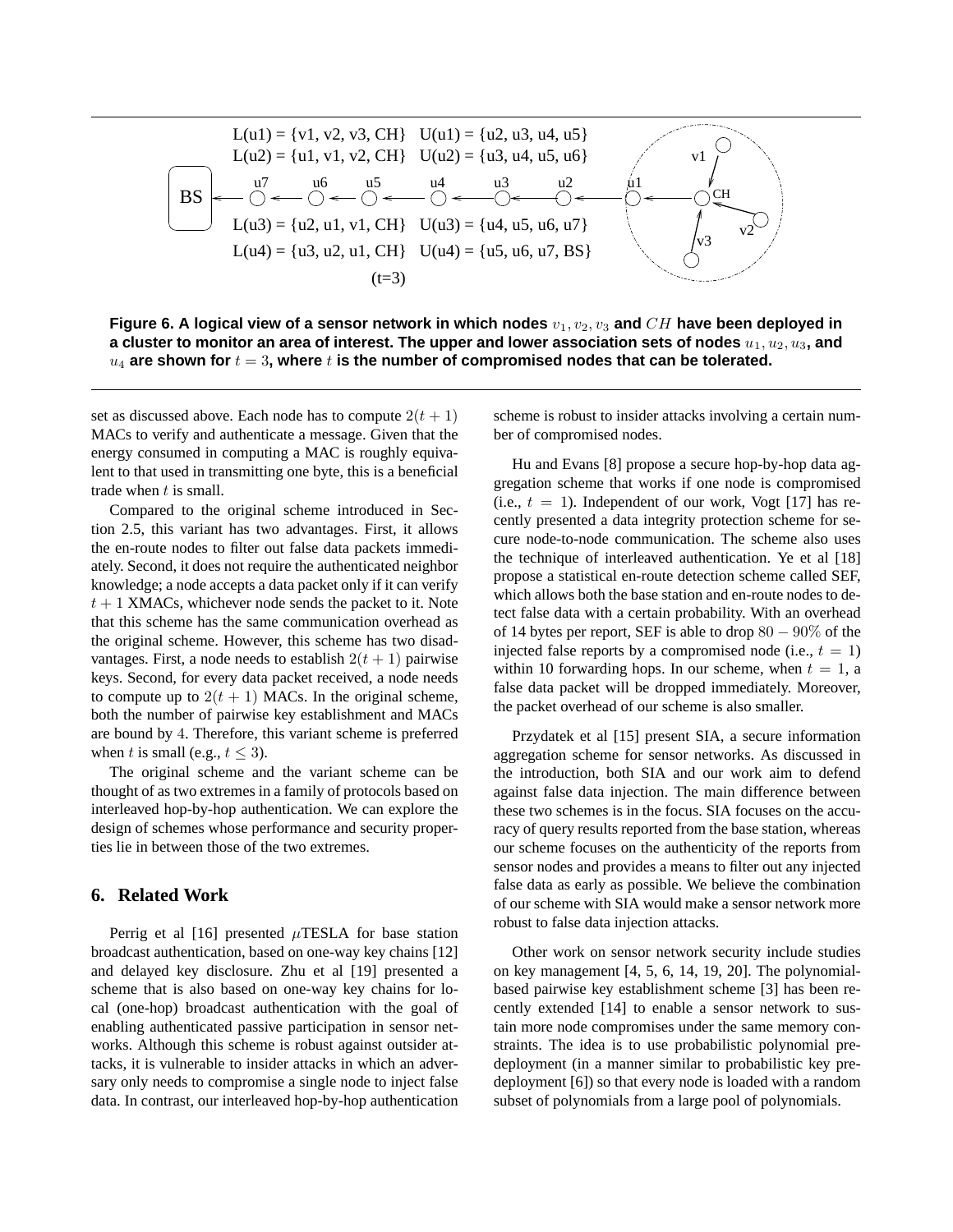# **7. Conclusion and Future Work**

In this paper, we presented a simple but effective authentication scheme to prevent false data injection attacksin sensor networks. The scheme guarantees that the base station can detect a false report when no more than  $t$  nodes are compromised, where  $t$  is a security threshold. In addition, our scheme guarantees that  $t$  colluding compromised sensors can deceive at most  $B$  noncompromised nodes to forward false data they inject, where B is  $O(t^2)$  in the worst case. We also propose a variant of this scheme which guarantees  $B = 0$  and works for a small t. Our performance analysis shows this scheme is efficient with respect to the security it provides and allows a tradeoff between security and performance.

As future work, several directions are worth investigating. In particular, we plan to study the use of interleaved hop-by-hop authentication for preventing or mitigating attacks against sensor network routing and data collection protocols, such as those pointed out in [11]. Another topic that we plan to address is how our scheme can be adapted for sensor networks with mobile data sinks.

# **Acknowledgements**

We thank Fan Ye for valuable discussions during the early stages of this work, and thank Jing Deng, Lingyu Wang, Leijun Huang, and Sankardas Roy for their helpful comments. We also thank the anonymous reviewers for their valuable comments and suggestions.

# **References**

- [1] M. Bellare, R. Guerin, and P. Rogaway. XOR MACs: New Methods for Message Authentication Using Finite Pseudorandom Functions. in Proc. of Crypto'95.
- [2] R. Blom. An Optimal Class of Symmetric Key Generation Systems. Advances in Cryptology, EUROCRYPT'84, LNCS 209, 335338, 1984.
- [3] C. Blundo, A. Santis, A. Herzberg, S. Kutten, U. Vaccaro, and M. Yung. Perfectly-secure key distribution for dynamic conferences. In Advances in Cryptology CRYPTO 92, LNCS 740, pages 471486, 1993.
- [4] H. Chan, A. Perrig, and D. Song. Random Key Predistribution Schemes for Sensor Networks. In Proc. of the IEEE Security and Privacy Symposim 2003, May 2003.
- [5] W. Du, J. Deng, Y. Han, and P. Varshney. A Pairwise Key Pre-distribution Scheme for Wireless Sensor Networks. In Proc. of 10th ACM Conference on Computer and Communications Security (CCS), Washington DC, October 27-31, 2003.
- [6] L. Eschenauer and V. Gligor. A Key-Management Scheme for Distributed Sensor Networks. In Proc. of 9th ACM Conference on Computer and Communications Security (CCS), Washington DC, 2002.
- [7] O. Goldreich, S. Goldwasser, and S. Micali. How to Construct Random Functions. Journal of the ACM, Vol. 33, No. 4, 1986, pp 210-217.
- [8] L. Hu and D. Evans. Secure aggregation for wireless networks. In Workshop on Security and Assurance in Ad hoc Networks. Jan. 2003.
- [9] J. Hill, R. Szewczyk, A. Woo, S. Hollar, D. Culler, and K. Pister. System architecture directions for networked sensors. In Proc. of ASPLOS IX, 2000.
- [10] B. Karp and H. Kung. GPSR: A Geographic Hash Table for Data-Centric Storage. In Proc. of ACM International Workshop on Wireless Sensor Networks and Applications, Sept. 2000.
- [11] C. Karlof and D. Wagner. Secure Routing in Sensor Networks: Attacks and Countermeasures. In Proc. of First IEEE Workshop on Sensor Network Protocols and Applications, May 2003.
- [12] L. Lamport. Password authentication with insecure communication communication. Communications of the ACM, 24(11):770-772, Nov., 1981.
- [13] D. Liu and P. Ning. Location-Based Pairwise Key Establishments for Static Sensor Networks. In 2003 ACM Workshop on Security in Ad Hoc and Sensor Networks (SASN '03), October 2003.
- [14] D. Liu and P. Ning. Establishing Pairwise Keys in Distributed Sensor Networks. In Proc. of the 10th ACM Conference on Computer and Communications Security (CCS '03), Washington D.C., October, 2003.
- [15] B. Przydatek, D. Song, and A. Perrig. SIA: Secure Information Aggregation in Sensor Networks. In Proc. of ACM Sen-Sys 2003.
- [16] A. Perrig, R. Szewczyk, V. Wen, D. Culler, and J. Tygar. SPINS: Security Protocols for Sensor Networks. In Proc. of Seventh Annual ACM International Conference on Mobile Computing and Networks(Mobicom 2001), Rome Italy, July 2001.
- [17] H. Vogt. Integrity Preservation for Communication in Sensor Networks. Technical Report No. 434, ETH Zrich, Institute for Pervasive Computing, February 2004
- [18] F. Ye, H. Luo, S. Lu, and L. Zhang. Statistical En-route Detection and Filtering of Injected False Data in Sensor Networks. To appear in Proc. of IEEE INFOCOM 2004.
- [19] S. Zhu, S. Setia and S. Jajodia. LEAP: Efficient Security Mechanisms for Large-Scale Distributed Sensor Networks. In Proc. of the 10th ACM Conference on Computer and Communications Security (CCS '03), Washington D.C., October, 2003.
- [20] S. Zhu, S. Xu, S. Setia, and S. Jajodia. Establishing Pairwise Keys For Secure Communication in Ad Hoc Networks: A Probabilistic Approach. In Proc. of the 11th IEEE International Conference on Network Protocols (ICNP'03), Atlanta, Georgia, November 4-7, 2003.